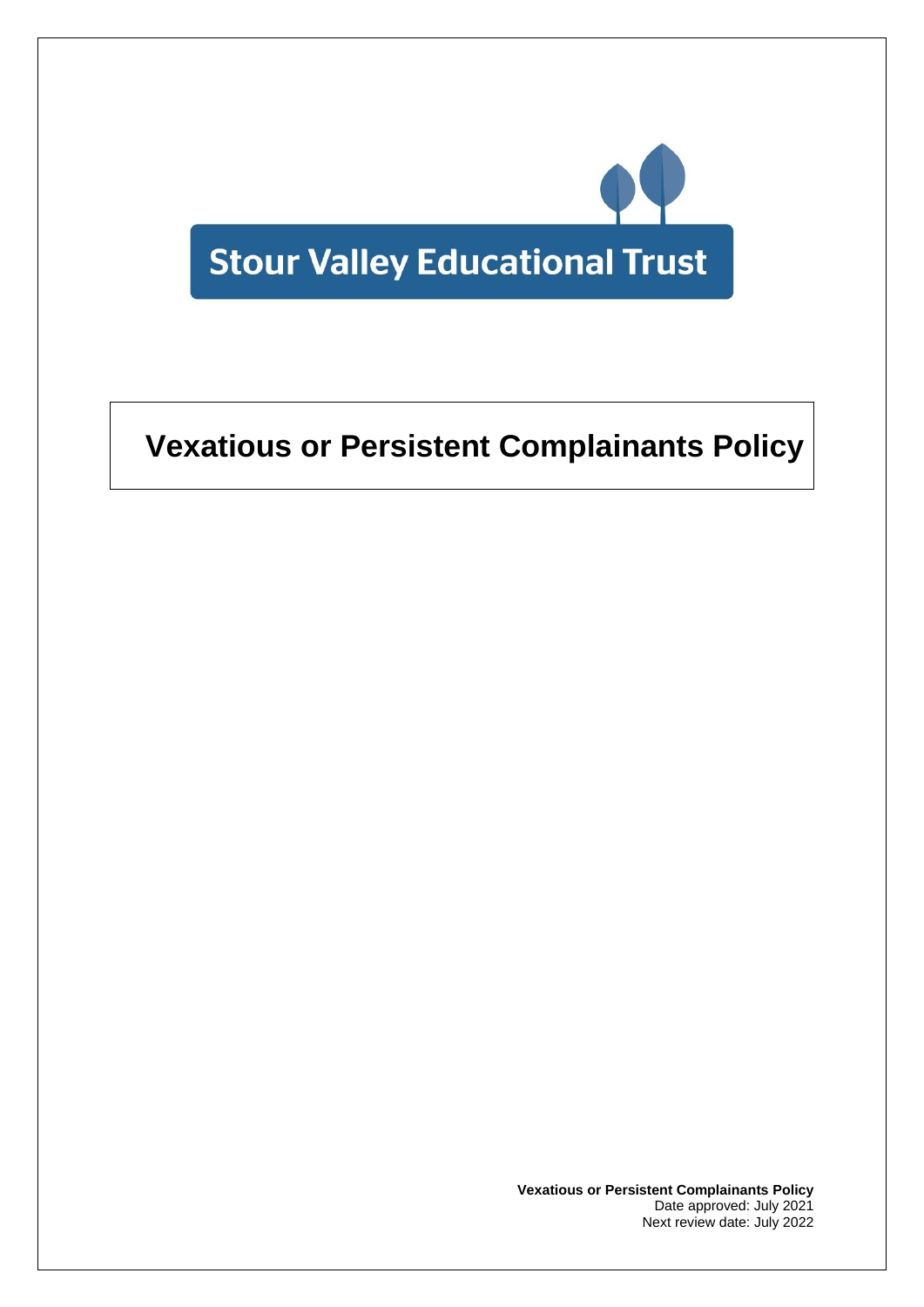# **CONTENTS**

| 1.0        | Introduction                                                           |
|------------|------------------------------------------------------------------------|
| 2.0        | Purpose of the Policy                                                  |
| 3.0        | Defining Unacceptable Actions by Complainants                          |
| 4.0        | Managing Unacceptable Actions by Complainants                          |
| 5.0        | Deciding to Restrict Complainant Contact                               |
| 6.0        | Restricting contact                                                    |
| 7.0        | Withdrawing restriction                                                |
| Appendix A | Some examples of vexatious and unreasonably<br>persistent complainants |
| Appendix B | <b>Persistent and Unreasonable Requests</b>                            |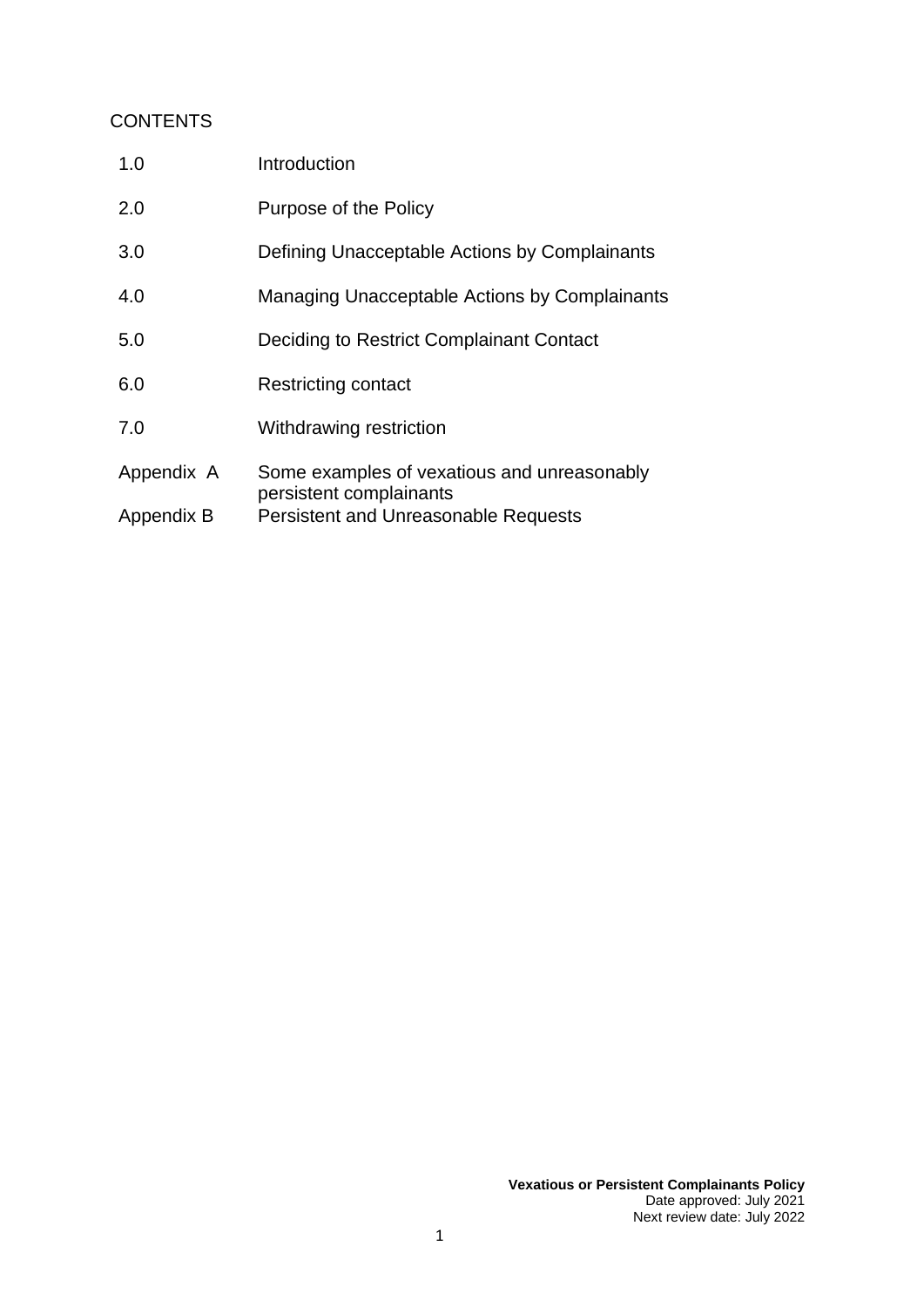### 1 **Introduction**

1.1 The school welcomes the opportunity to hear from parents/carers and others when services are appreciated, but also wants to know when things go wrong. We are committed to dealing with complaints and provide a high quality service to those who make them. As part of this service, the school does not normally limit the contact that parents/carers have with its staff. However, a very small minority of parents/carers make complaints that are vexatious or unreasonably persistent in order to make life difficult for the school rather than genuinely to resolve a grievance.

Examples include:

- Making excessive demands on the time and resources of staff whilst a complaint is being looked into, by for example excessive telephoning or sending emails to numerous staff, writing lengthy complex letters every few days and expecting immediate responses.
- Being abusive to staff.
- Refusing to accept the decision repeatedly arguing the point and complaining about the decision.

#### **Dealing with Persistent and Unreasonable Requests**

Although the policy is written in the context of dealing with vexatious or unreasonable persistent complainants it also provides **a framework to be used when concerns relating to persistent and unreasonable requests are brought to the attention of the school (please refer to Appendix B).**

- 1.2 This policy addresses these issues and covers parents/carers who make enquiries as well as complaints. The school does, however, recognise its duties under the Freedom of Information Act, the Data Protection Act and related legislation, to provide information to requesters.
- 1.3 This policy applies to school staff and school governors. However, it should be made clear that, where the school decides to invoke the policy, this does not automatically apply to a member of staff's involvement in a particular case. Staff, however, reserve the right to follow the policy in line with the action taken by the school. Staff also have the right to ask for the policy to be invoked, irrespective of whether the school has applied the policy (please refer to section 5).

#### 2 **Purpose of the Policy**

- 2.1 To make it clear to all complainants, both at initial contact and throughout their dealings with the school, what the school can or cannot do in relation to their complaint is in accordance with the School's Complaints Policy and Procedure. In adhering to this policy, the school aims to be open and not raise hopes or expectations that it cannot meet.
- 2.2 To deal fairly, honestly, consistently and appropriately with all complainants, including those whose actions we consider unacceptable. The school believes that all parents/carers, employees and staff have the right to be heard, understood and respected.
- 2.3 To provide a service that is accessible to all complainants. However, we retain the right, where we consider complainant actions to be unacceptable, to restrict or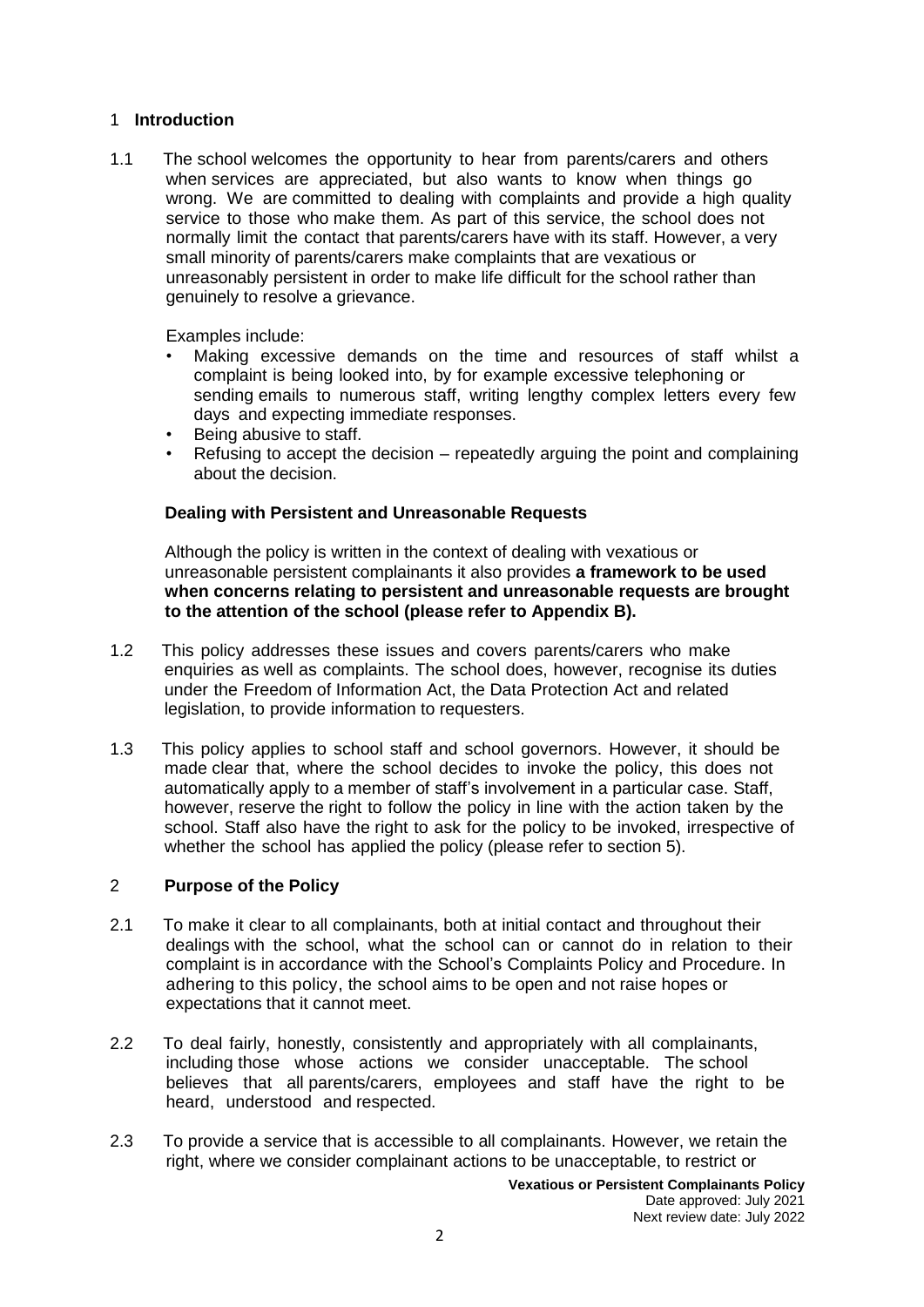change access to our service.

2.4 To give the school a framework to implement and take appropriate action against those parents/carers who are deemed to be raising issues in a vexatious manner or are being unreasonably persistent in raising complaints.

#### 3. **Defining Unacceptable Actions by Complainants**

- 3.1 People may act out of character in times of trouble or distress. There may have been upsetting or distressing circumstances leading up to a complaint coming to the school. The school does not view behaviour as unacceptable just because a complainant is forceful or determined. However, the actions of complainants who are angry, demanding or unreasonably persistent may result in unacceptable demands or behaviour towards school employees. It is these actions that the school considers unacceptable and aims to manage under this policy. The school has grouped these actions under three broad headings:
	- 3.1.1 Aggressive or Abusive Behaviour

a. We expect our staff to be treated courteously and with respect. Violence or abuse towards staff is unacceptable. Quite often complainants are angered by decisions made by the school. However, it is not acceptable when anger escalates into aggression directed towards school staff.

b. Violence is not restricted to acts of aggression that may result in physical harm. It also includes behaviour or language (whether oral or written) that may cause staff to feel afraid, threatened or abused.

c. Examples of behaviours grouped under this heading include: threats, physical violence, personal verbal abuse, derogatory remarks and rudeness. We also consider that inflammatory statements and unsubstantiated allegations can be abusive behaviour.

d. Where physical violence has been used or threatened towards staff or their families or associates at any time, this will, in itself, cause personal contact to be discontinued. Thereafter, only one form of contact may be used such as correspondence in writing. All such incidents should be documented and reported and notified as appropriate, to the police.

#### 3.1.2 **Unreasonable Demands**

a. Complainants may make what we consider unreasonable demands on the school for example through:

- the amount of information they seek;
- the nature and scale of service they expect;
- the number of approaches they make.

What amounts to unreasonable demands will always depend on the circumstances surrounding the behaviour and the seriousness of the issues raised by the complainant. A complainant could seek help with this from an advice agency.

b. Examples of actions grouped under this heading include: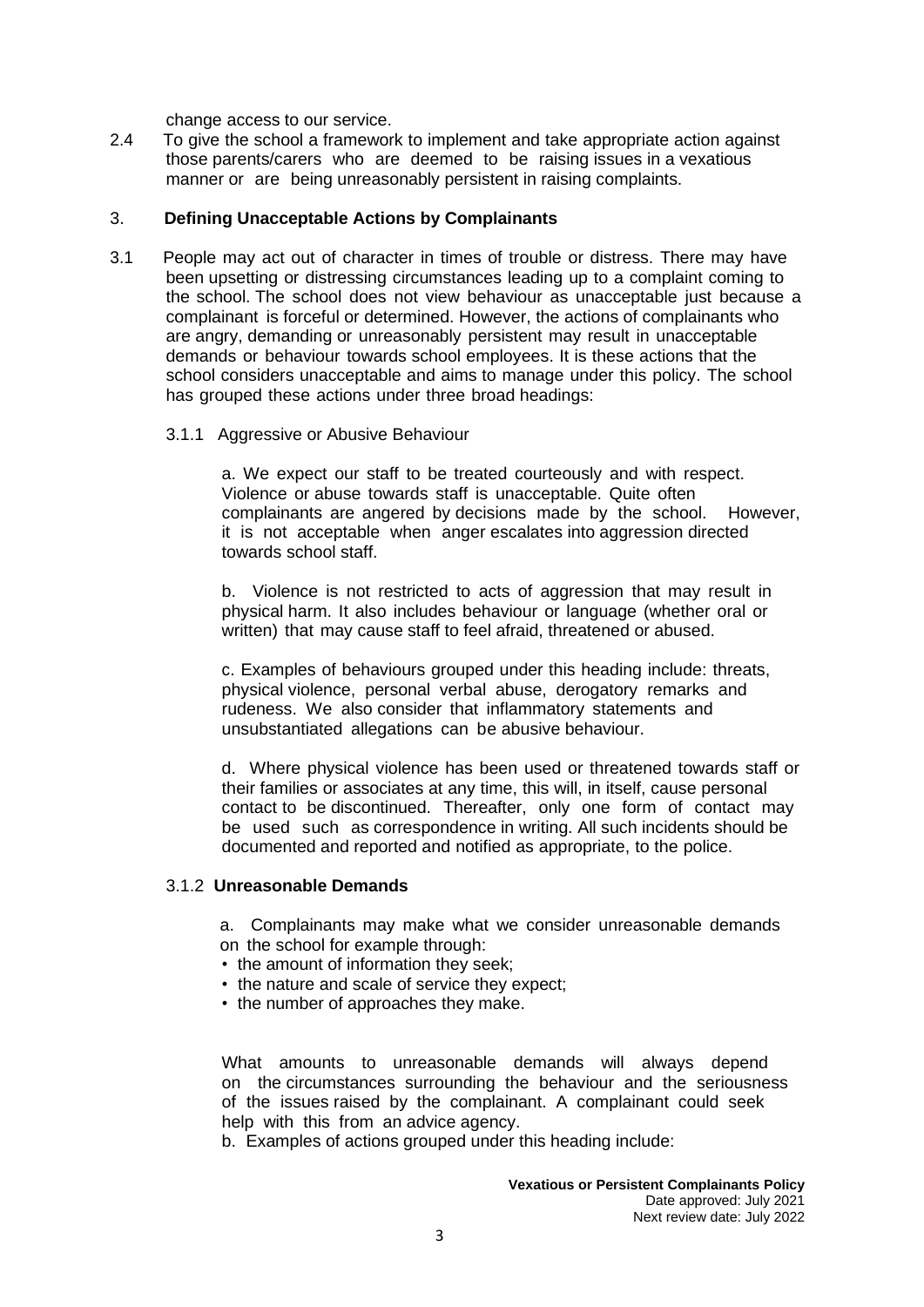- demanding responses within an unreasonable time-scale;
- continually making phone calls or sending letters or emails;
- repeatedly changing the substance of the complaint;
- raising unrelated concerns.

c. We consider these demands as unacceptable and unreasonable if they start to impact substantially on the work of the school, such as taking up an excessive amount of staff time to the disadvantage of other complainants or functions.

#### 3.1.3 **Unreasonably Persistent**

- a. We recognise that some complainants will not or cannot accept that the school is unable to assist them further or provide a level of service other than that provided already. Complainants may persist in disagreeing with the action or decision taken in relation to their complaint or contact the office persistently about the same issue.
- b. Examples of actions grouped under this heading include:
	- persistent refusal to accept a decision made in relation to a complaint;
	- persistent refusal to accept explanations relating to what the school can or cannot do;
	- continuing to pursue a complaint without presenting any new information.

The way in which these complainants approach our office may be entirely reasonable, but it is their persistent behaviour in continuing to do so that is not.

c. We consider the actions of persistent complainants to be unacceptable when they take up what the school regards as being a disproportionate amount of time and resources.

#### 4 **Managing Unacceptable Actions by Complainants**

- 4.1 There are relatively few complainants whose actions the school considers unacceptable. How the school aims to manage these actions depends on their nature and extent. If it adversely affects our ability to do our work and provide a service to others, we may need to restrict complainant contact with the school in order to manage the unacceptable action. The school will aim to do this in a way, wherever possible, that allows a complaint to progress to completion through our complaints process. We may restrict contact in person, by telephone, letter or electronically or by any combination of these. However, we try to maintain at least one form of contact.
- 4.2 The threat or use of physical violence, verbal abuse or threatening behaviour towards school staff is likely to result in the ending of all direct contact with the complainant. Incidents may be reported to the police. This will always be the case if physical violence is used or threatened.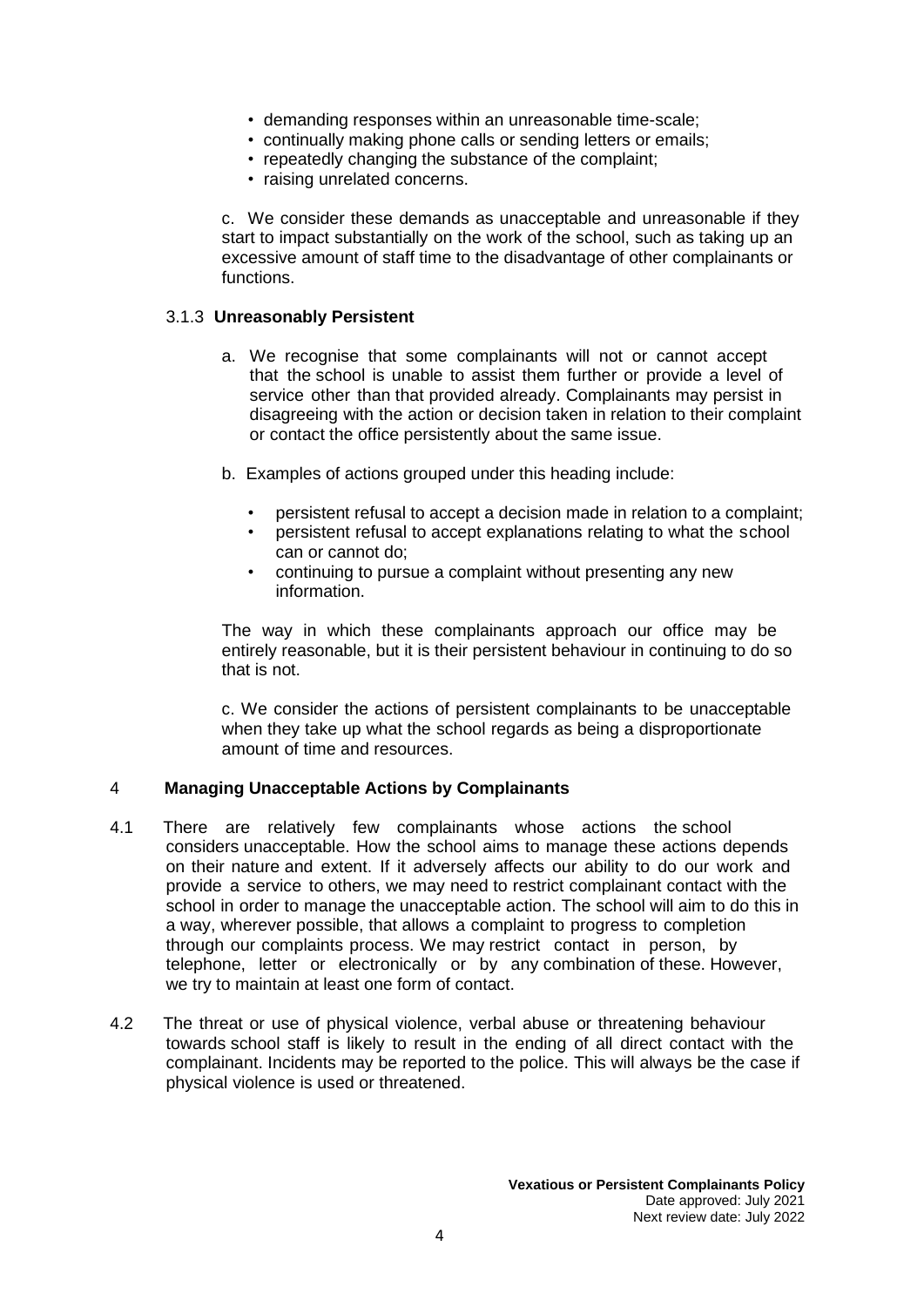- 4.3 We do not deal with correspondence (letter or electronic) that is abusive to employees. When this happens we tell the complainant that we consider their language to be offensive, unnecessary and unhelpful. We ask them to stop using such language and state that we will not respond to their correspondence if they do not stop. We may require future contact to be through a third party. The Freedom of Information Act does not require the School to answer vexatious requests. But the tone and language of the request may not in itself render the request vexatious.
- 4.4 The school staff will end telephone calls if the caller is considered aggressive, abusive or offensive. The employee taking the call has the right to make this decision, tell the caller that the behaviour is unacceptable and end the call if the behaviour does not stop.
- 4.5 Where a complainant repeatedly contacts the school, sends irrelevant documents or raises issues that have already been answered, we may decide to:
	- only take telephone calls from the complainant at set times on set days or put an arrangement in place for only one employee to deal with calls or correspondence from the complainant in the future;
	- require the complainant to make an appointment to see a named employee before visiting the office or that the complainant contacts the office in writing only;
	- return the documents to the complainant or, in extreme cases, advise the complainant that further irrelevant documents will be destroyed;
	- take other action that we consider appropriate. We will, however, always tell the complainant what action we are taking and why.
- 4.6 Where a complainant continues to correspond on a wide range of issues and, this action is considered excessive, then the complainant is told that only a certain number of issues will be considered in a given period and asked to limit or focus their requests accordingly.
- 4.7 Complainant action may be considered unreasonably persistent if all internal review mechanisms have been exhausted and the complainant continues to dispute the school's decision relating to their complaint. The complainant is told that no future contact will be accepted or interviews granted concerning this complaint. The complainant will be advised to contact the Department of Education – see Appendix B for details. Any future correspondence which does arrive will be read and filed, but only acknowledged or responded to if the complainant provides significant new information relating to their complaint.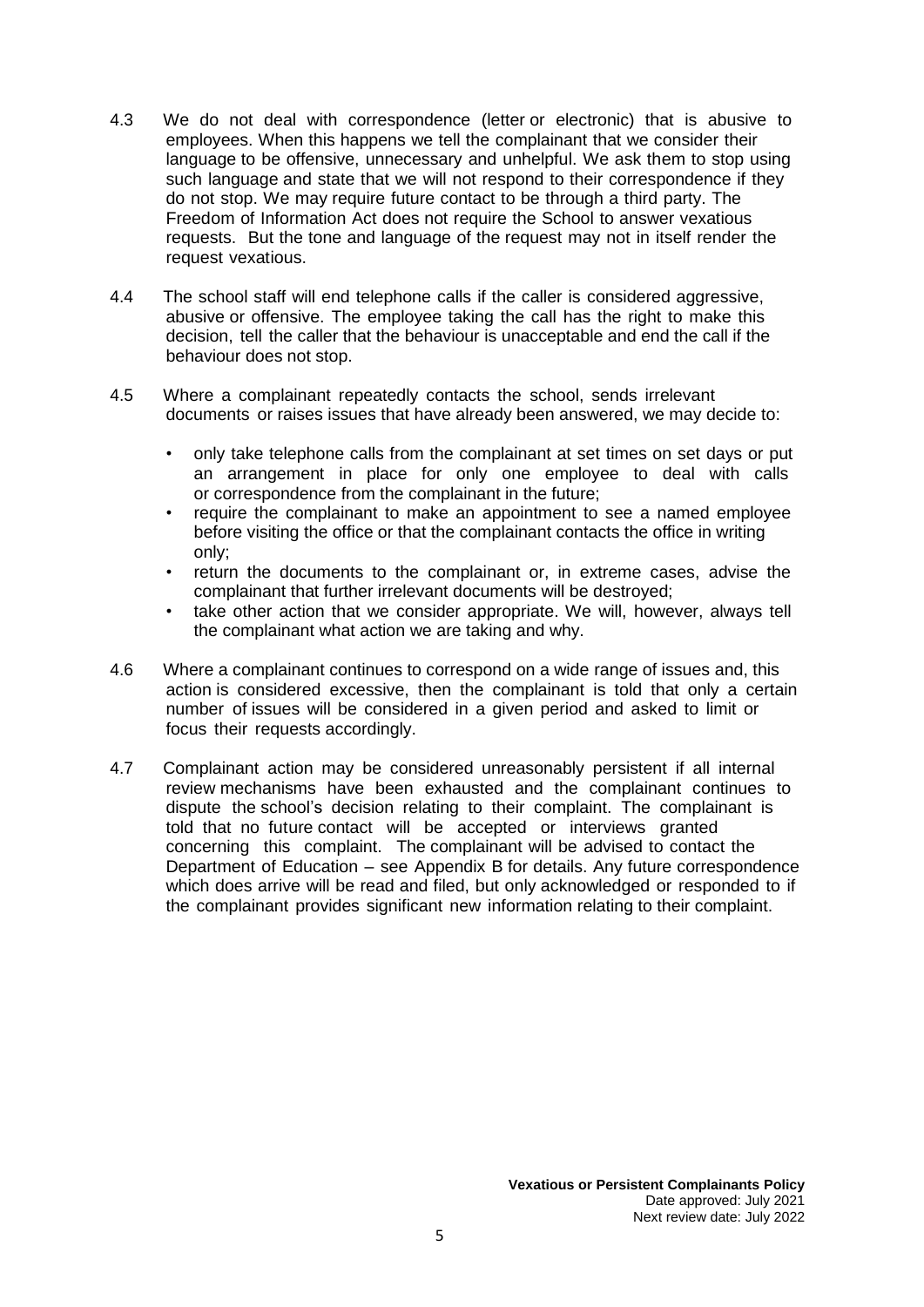## 5. **Deciding to Restrict Complainant Contact**

- 5.1 When a complainant has been deemed vexatious or unreasonably persistent, the relevant member of staff will decide on what action to take, following advice from the Headteacher. (Staff who wish to invoke the policy should seek advice from the Headteacher in the first instance). The complainant will be notified in writing outlining:
	- the reason/s why the decision to apply the policy was taken;
	- what it means for his or her contacts with the school;
	- how long any restrictions will last; and
	- what the complainant can do to have the decision reviewed.
- 5.2 This notification must be copied promptly for the information of others already involved, such as Senior Staff, School Governors, Trustees, etc. Records must be kept on file, for future reference, of the reasons why the decision has been made to classify individuals as vexatious or unreasonably persistent and the action taken. The keeping of such records is in line with the retention schedules, as covered in the school's Complaints Policy and Procedure, which states that the school should retain hard copies of complaints documentation for up to 3 years only from the date of the complaint being closed. At the end of the 3 year period, the school will review the relevant case to consider whether it is necessary to retain information specifically relating to an individual classified as vexatious or unreasonably persistent.
- 5.3 The school may decide to deal with vexatious or unreasonably persistent complainants in one or more of the following ways:
	- Once it is clear that one of the criteria in section 3 (above) has been breached, it may be appropriate to inform the individual/s, in writing, that they are at risk of being classified as vexatious or unreasonably persistent. A copy of this policy should be sent to them and they should be advised to take account of the criteria in any future dealings with the school and its staff. In some cases it may be appropriate, at this point, to copy this notification to others involved and suggest that complainants seek advice in taking their complaint further (e.g. via the Citizens Advice Bureau).
	- It may be useful to hold a meeting with the complainant to find if there is a more effective way for the correspondence to be dealt with. This may bring to light an underlying, common cause for the various complaints.
	- If more than one department is being contacted by an unreasonably persistent complainant, the school will consider a strategy meeting to agree a cross-departmental approach; and, where appropriate, designating one Senior Leader to coordinate future school's responses to the complainant.
	- Any new complaints will be considered on their own merits. However, if new complaints relate to same or similar issues previously addressed, it may be appropriate for these issues not to be investigated further under the school complaints procedure. This should only be done with the agreement of the Headteacher and Chair of Governors. The complainant should be told this, and there is no need to provide any right of appeal. Subsequent complaints should then simply be noted.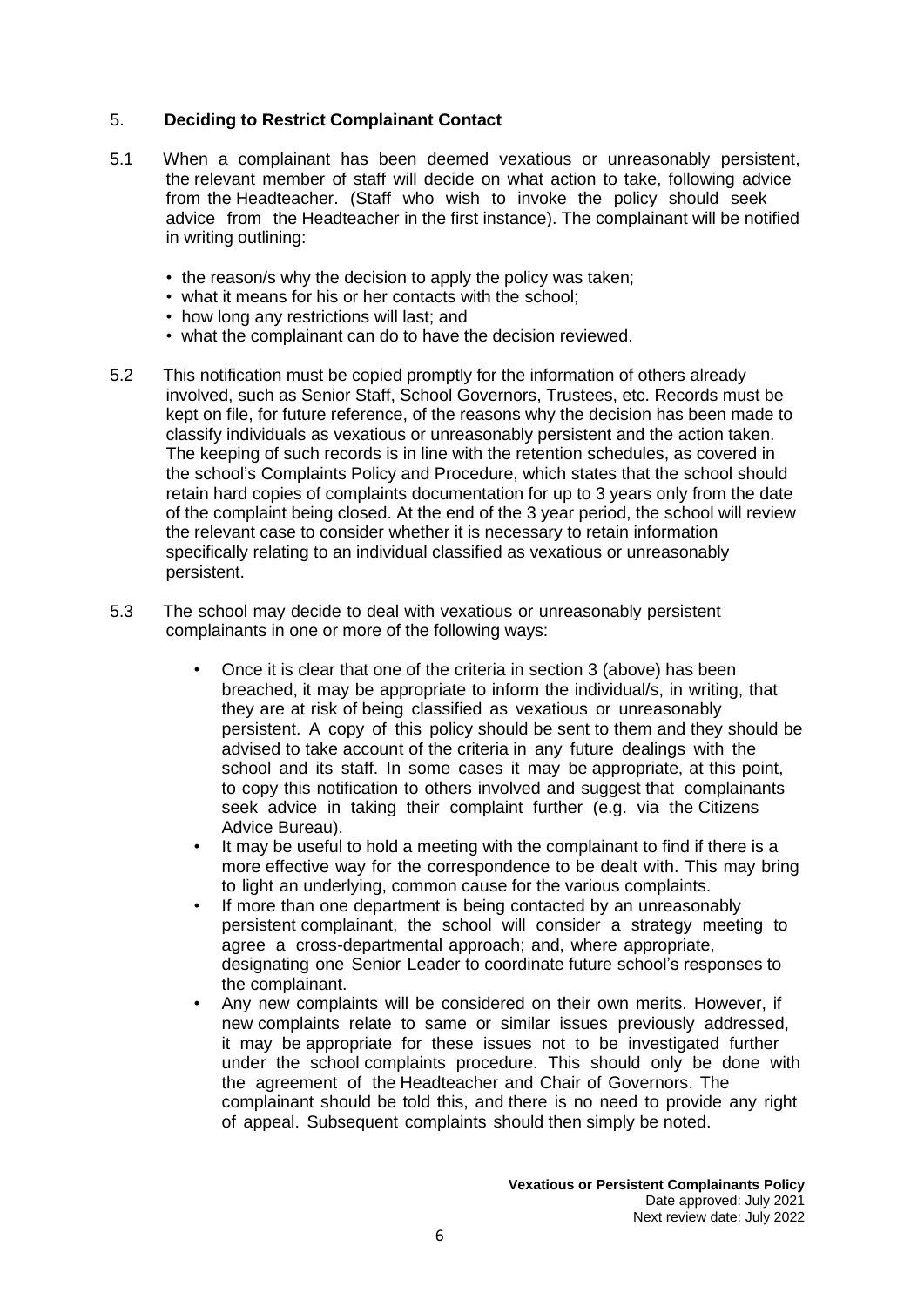- The school can decline further contact either in person, by telephone, letter or electronically, or any combination of these, provided that one form of contact is maintained. Alternatively, any further contact could be restricted to liaison through a third party.
- Notify complainants in writing that the school has fully responded to the points raised, and has tried to resolve the issues but there is nothing more to add and continuing contact on the matter will serve no useful purpose. This notification should state that the correspondence is at an end and that further communications will be acknowledged but not answered.
- Inform complainants that in extreme circumstances the school reserves the right to refer vexatious or unreasonably persistent complaints to the police.

# 6. **Restricting contact**

- 6.1 Any restrictions will be agreed by the Headteacher or Chair of Governors and will be appropriate and proportionate to the nature of the complainant's contacts with the school at that time. The following is a summary of the types of restriction which may be used:
	- Placing time limits on telephone conversations and personal contacts.
	- Restricting the number of telephone calls that will be taken (for example one call on one specified morning/afternoon of any week).
	- Limiting the complainant to one medium of contact (telephone, letter, email etc).
	- Requiring the complainant to communicate only with a named employee.
	- Requiring any personal contacts to take place in the presence of a witness.
	- Closing the investigation into a complaint.
	- Refusing to register and process further complaints providing the complainant with acknowledgements only of further letters or e-mails received after a particular point.
	- Banning a complainant from some or all of the school's premises.
	- Involving the police in cases where we believe the complainant has committed a criminal offence (for example, harassment, assault on staff or criminal damage), where assault is threatened, or where the complainant refuses repeated requests to leave school premises.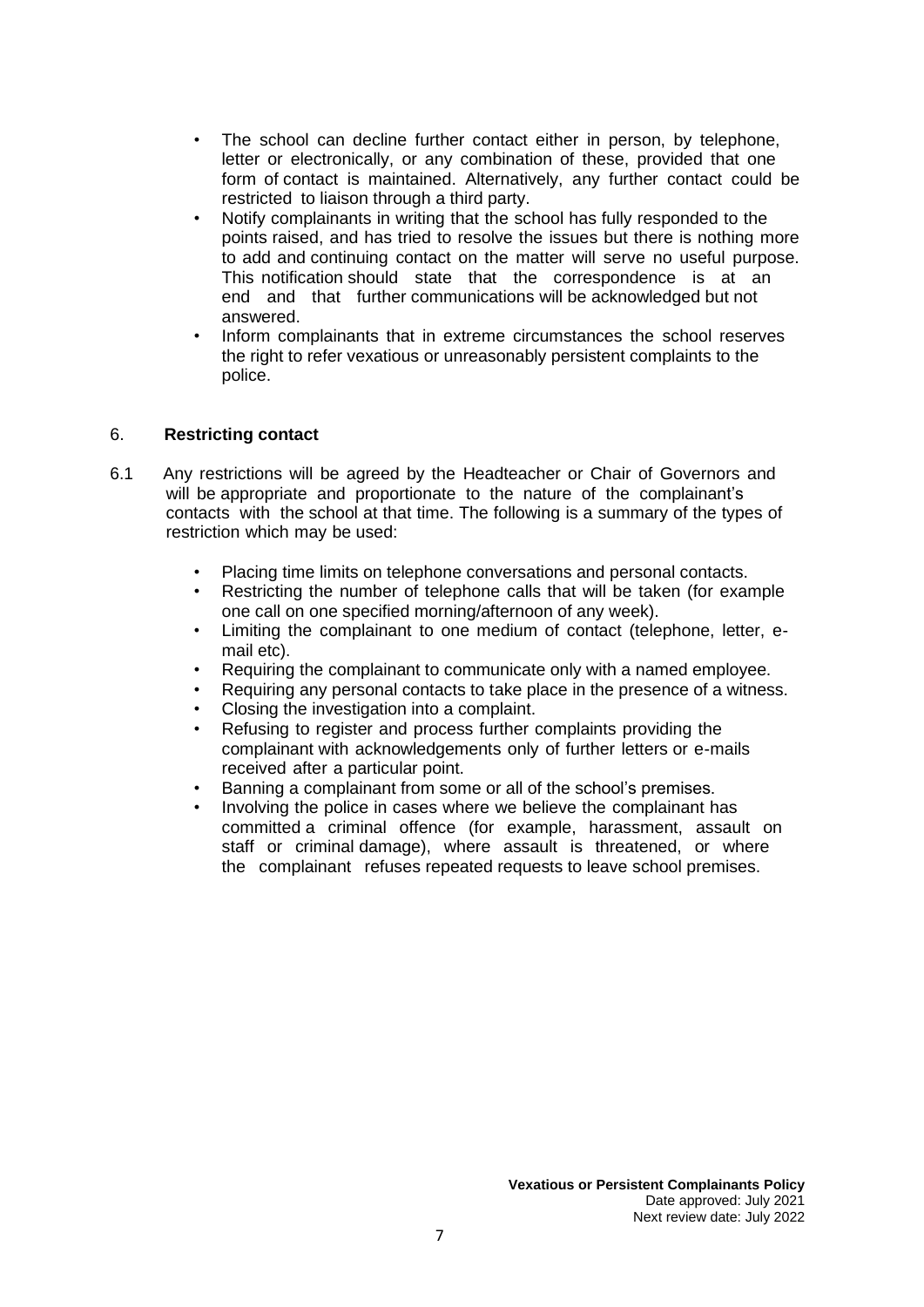### 7 **Withdrawing restriction**

- 7.1 Once an individual has been classified as a vexatious or unreasonably persistent complainant, there is a mechanism for withdrawing this status if, for example, a more reasonable approach is subsequently demonstrated by the complainant.
- 7.2 Staff should have already used careful judgement and discussion with the Headteacher in recommending or confirming vexatious or unreasonably persistent status and similar judgement / discussion will be necessary when recommending that such status should be withdrawn.

#### **Monitoring and review**

The Governing Body will be responsible for monitoring the effectiveness of this policy annually. Any changes will be made in line with legislation.

| <b>Ratified by Governing Body</b> | Full Trustees |
|-----------------------------------|---------------|
| Date                              | 14 July 2021  |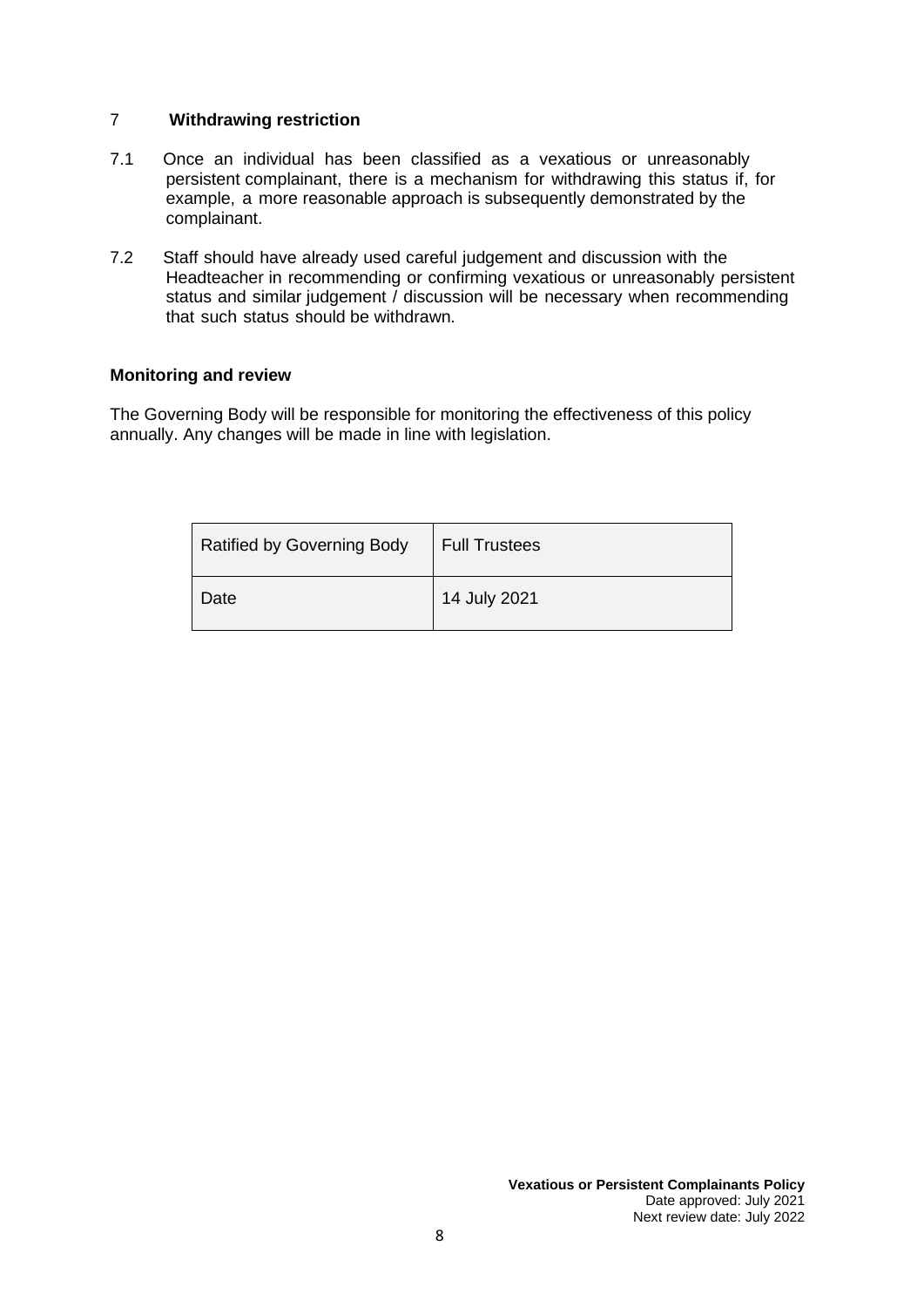# **APPENDIX A**

Some examples of vexatious and unreasonably persistent complainants

Refusal to specify the grounds of a complaint, despite offers of assistance from School staff.

- Refusal to co-operate with the complaints investigation process or insistence on the complaint being dealt with in ways which are incompatible with the school complaints procedure.
- Making what appears to be groundless complaints about the employees dealing with the complaints or attempting to use the complaints procedure to pursue a personal vendetta against an employee or team.
- Making unnecessarily excessive demands on the time and resources of school staff whilst a complaint is being looked into.
- Changing the basis of the complaint as the investigation process goes on and/or denying statements he/she made at an earlier stage.
- Raising at a late stage in the process, significant new information which was in their possession when he or she first submitted a complaint.
- Introducing trivial or irrelevant new information or raising large numbers of detailed but unimportant questions and insisting they are all fully answered.
- Lodging numbers of complaints in batches over a period of time, resulting in related complaints being at different stages of a complaints procedure.
- Refusal to accept that issues are not within the remit of a complaints procedure or demanding outcomes which the complaints procedure cannot in itself provide. This could include the overturning of court decisions, dismissal or criminal prosecution of staff.
- Electronically recording meetings, telephone calls and conversations without the prior knowledge and consent of the other persons involved.
- Seeking to coerce, intimidate or threaten staff or other people involved, whether by use of language, tone of voice or behaviour including body language.
- Submitting repeat complaints essentially about the same issues, which have already been addressed under the school complaints procedure.
- Persistence in contacting the school and demanding responses or action long after the school has closed the enquiry/investigation into a complaint and all rights of review and appeal have been exhausted.